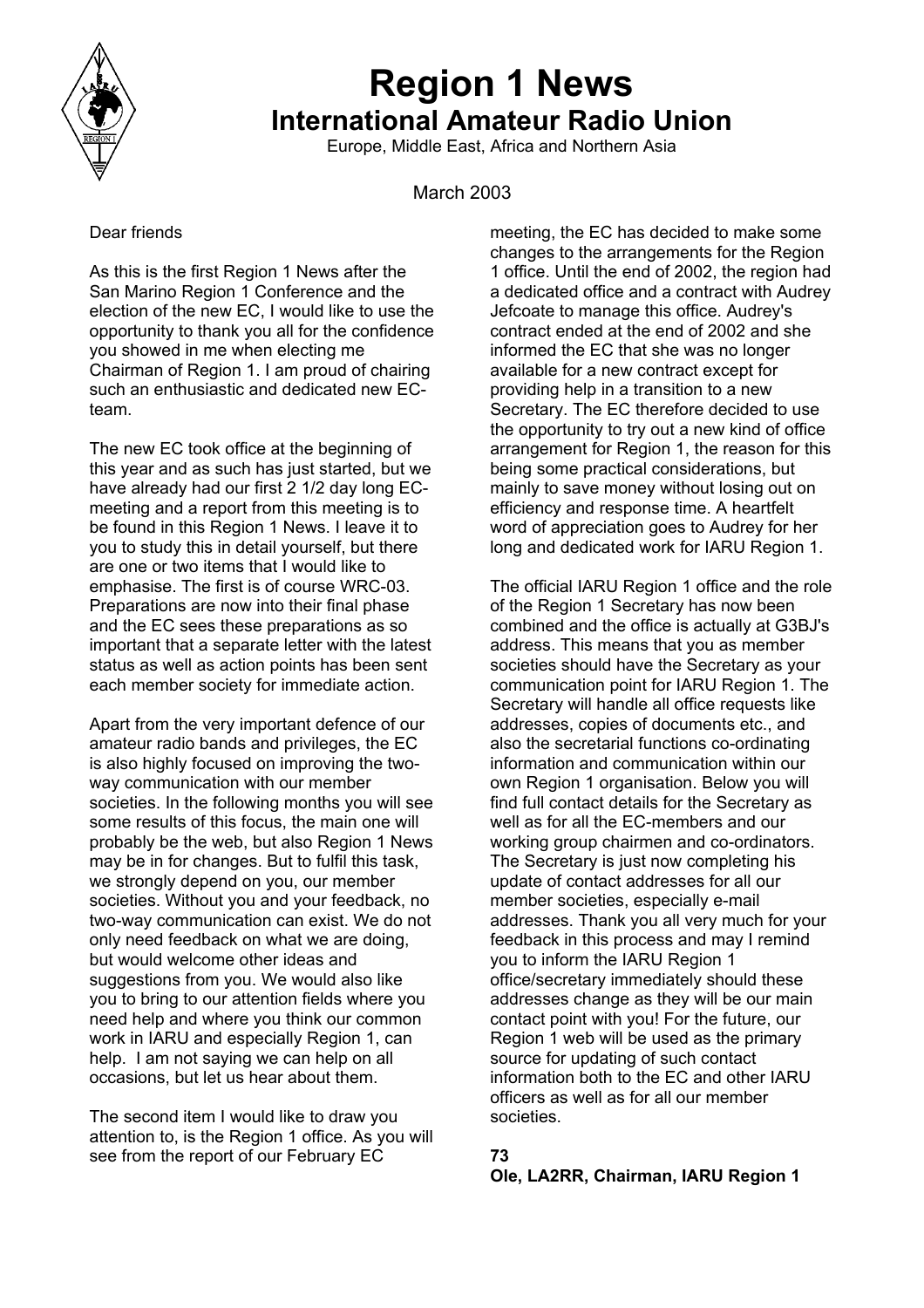# **SAN MARINO**

The 2002 General Conference of Region 1 is now over. Some 44 societies were represented at the Conference (four by proxy) and it was a great opportunity for representatives of member societies to renew friendships, discuss important matters facing amateur radio, and to take decisions which will shape aspects of amateur radio into the future. A full summary of the decisions of the Conference is available on the Region 1 Web site (www.iaru-r1.org). If your Society cannot access this, please ask the Secretary (see address at the end of the Newsletter) for a mailed copy.

At San Marino an almost completely new Executive Committee was elected. Lou, PA0LOU, had been playing a key role in the work of Region 1 for nearly 30 years, and we all thank him for his dedication. Also retiring from the EC were Tim, G3GVV, who took over the secretary role at short notice following the death of G3FKM some five years ago, Karl, DJ9KE, Hans ZS6AKV, Elisee, F6DRV and Wojciech SP5FM. We thank them all most sincerely, for their work. We are very pleased that Wojciech continues to help IARU with his work in ITU and this will be of great value as we approach WRC-03. Hans Blondeel Timmerman, PA7BT, takes over the important role of External Relations Committee Chairman from Wojciech. The ERC is the Committee responsible for working with ITU and other bodies to present the case for amateur radio, and to safeguard and extend its privileges.

The new Executive Committee comprises:

Ole Garpestadt, LA2RR, Chairman Tafa Diop, 6W1KI, Vice Chairman Don Beattie, G3BJ, Secretary Andreas Thiemann, HB9JOE, Treasurer Abdi Razak A.Al-Shahwarzi, A41JT Hans-Heinrich Ehlers, DF5UG Panayot Danev, LZ1US Hans Blondeel Timmerman PA7BT Max Raicha, 5Z4MR

Full details of how to contact members of the EC are at the end of this Newsletter. More

information is on the Region 1 Website, together with details of all the Region's Working Group Chairmen and Co-ordinators.

Please will member societies note that the former Region 1 office has now been closed, and all communication should be to the Secretary.

#### **EC MEETING - FEBRUARY 2003**

The new EC held its first meeting in mid-February, and a summary of the meeting is included in this Newsletter. A full copy of the minutes is available on the Region 1 Website. Again, for a copy by mail;, please contact the Secretary.

The Executive Committee of IARU Region 1 is the executive body of the Region, elected by member societies at the General Conference. It is charged with directing the affairs of the Region between such conferences, maintaining contact with member societies, the IARU International Secretariat and other IARU Regions and generally carrying through the decisions made at the General Conference. Crucially, it also maintains liaison with the ITU and other international organisations. The EC meets together once a year (with most of the work being done by e-mail in the intervening time). It held its 2003 meeting in mid-February.

The 2003 meeting covered a lot of ground. As is always the case with a new team, time was taken agreeing the way the Committee will work, both in its annual meetings, but more importantly, in between the meetings. The committee also reviewed the position of handover of responsibilities from the previous EC. Within Region 1, there are a number of Working Groups and Committees specialising in specific areas of amateur radio. Chairmen of these bodies are appointed at each General Conference, but at the EC meeting, each Committee member agreed some personal responsibilities for being a link with certain of these Working Groups. EC members had the opportunity to hear first-hand from the HF Chairman and VHF/UHF/ Microwave Chairman (ON7LX and PA0EZ respectively) of progress in their particular areas of responsibility. The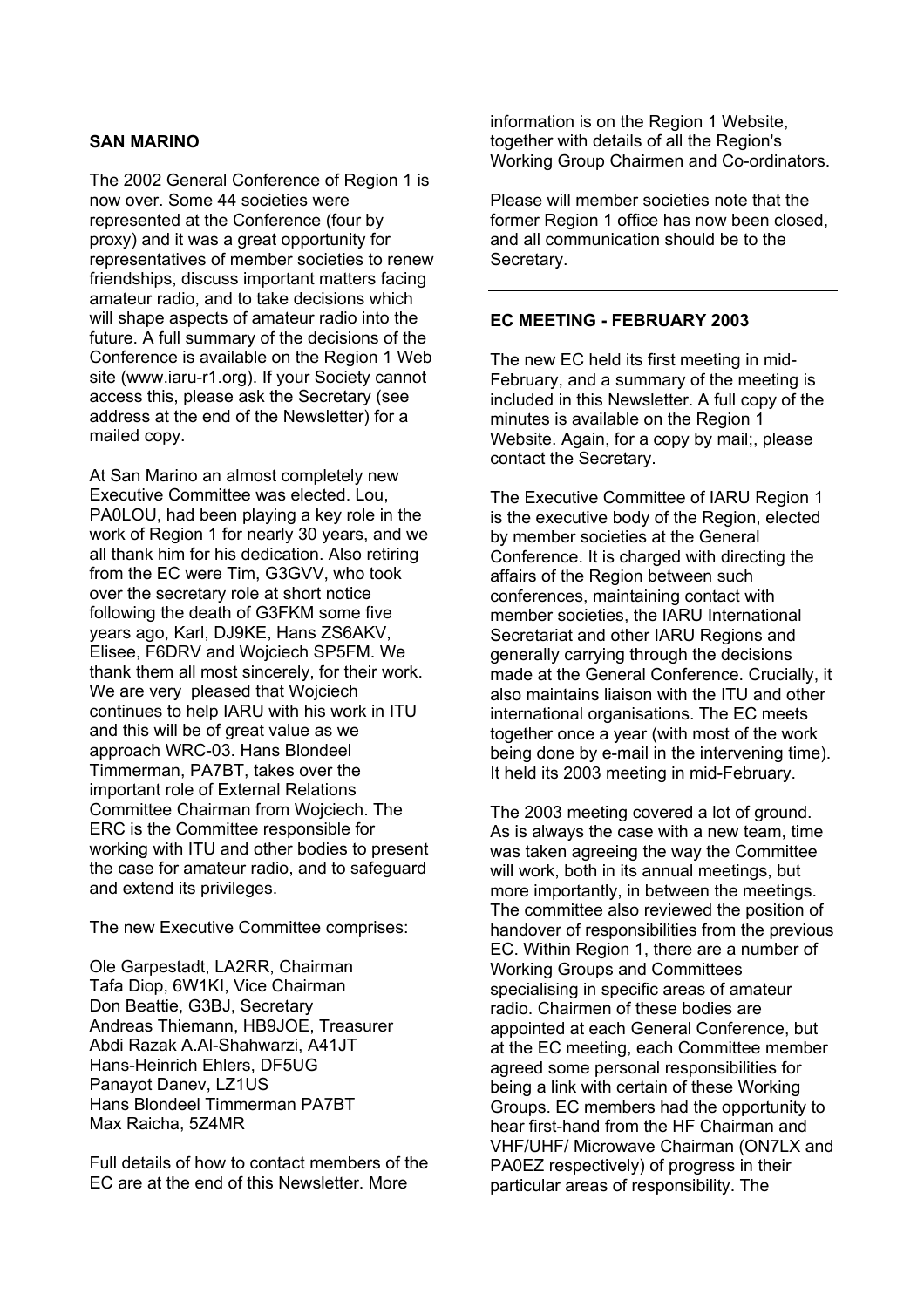Committee also reviewed written reports from other working groups, including those responsible for EMC issues, ARDF, High Speed Telegraphy, the IARU Monitoring service, the Radio Regulatory Working Group and STARS ("Support for The Amateur Radio Service" - concerning stimulating amateur radio in developing countries).

The Committee developed a set of objectives for IARU Region 1 for the next three years. These covered defence of the amateur radio spectrum, strengthening the relationship between IARU Region 1 and its member societies, promoting amateur radio to administrations and other relevant bodies, improving the flow of newcomers into amateur radio and some internal issues concerning use of the Web and revision of the Constitution and Bylaws. Work was done to develop some detail around these themes, and more is planned in the coming months.

IARU Region 1 is funded by fees from member societies, and part of the meeting was devoted to ensuring that the budget for the Region is properly controlled and spent on the priority areas for action. Most member societies are under financial pressure, and the EC is very conscious of the need to minimise the financial burden of Regional activities. As part of the drive for cost savings, the EC has agreed not to employ any secretarial support. The Regional office will be run from the home of the Secretary, at much reduced cost to the Region.

One area which generated a lot of discussion at the meeting was communication with member societies. Of the 88 member societies in the Region, all but 12 now have an internet connection. This allows the Region to review its communication strategy. We have therefore decided to make significant changes to our Website, to provide a lot more value to member societies. This we will be doing in the near future. At the same time, the EC recognises that some societies may not be able to download large amounts of data from the "Web" and so a postal service will still be available from the Secretary, to ensure that all societies are kept full informed about what is happening the IARU world. Another topic the EC discussed was the future of "Region 1 News".

We concluded that the concept of Region 1 News was now getting outdated. It was not immediate enough (5-6 editions each year) and its role could be taken over by other methods of communication. From later on this year therefore, Region 1 News will cease to be published. Instead, we will e-mail (or post, for those societies without e-mail) news items every few weeks. These same news items will go onto the new Region 1 website, which will also include a reference section. "e-mail us" facility and lots more relevant information about the world of amateur radio. We hope, when you see the new approach to communication, you will feel that it is more effective.

A lot of time was spent at the EC meeting considering further actions needed to support the IARU initiatives for WRC-03 (the World Radio Conference being held in June/July 2003 in Geneva). Much is at stake here for the amateur service, and the last few months before the Conference will involve a lot of activity by those who carry the prime responsibility for advocating the IARU case. But the responsibilities are not limited to just a few people. Each member society has a role to play in encouraging its national administration to support the IARU position, and the EC discussed how member societies might take further actions in support of the IARU strategy.

The EC noted that the ITU Conference Preparatory Meeting (CPM) for the WRC-03 had brought to Geneva for the last two weeks of November approximately 1,000 participants representing administrations, telecommunications companies and organizations throughout the world. The objective of the CPM had been to complete work on an extensive technical report, called the CPM Report, outlining methods of addressing the more than three dozen items that are on the WRC-03 agenda. Among the agenda items of significance to radio amateurs are 1.23, possible realignment of the 7-MHz amateur and broadcasting allocations, and 1.7, possible revision of the specific rules for the amateur and amateursatellite services including how call signs are formed.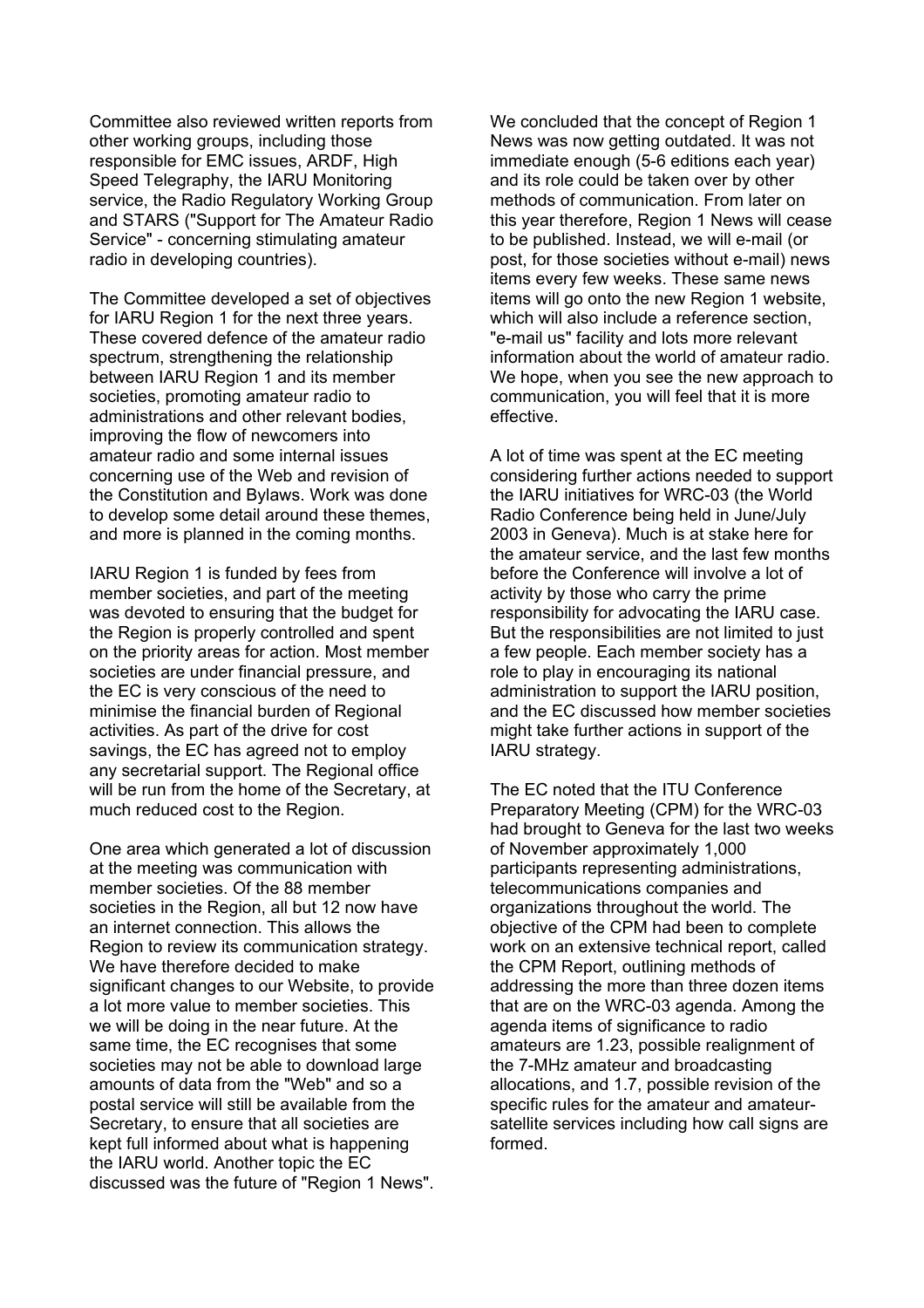Agenda item 1.7 is not very controversial. The 7-MHz realignment issue, on the other hand, is one of the most difficult issues facing WRC-03. There are three major interests: amateurs, shortwave broadcasters, and users (principally military) of the fixed and mobile services. Amateurs seek a return to the 300-kHz allocation that existed worldwide prior to World War II but that now exists only in the Americas. Achieving this would require the fixed and mobile services to make room for broadcasters and the broadcasters to change their operating frequencies.

The draft CPM Report prepared over a period of more than a year identified three methods of realigning the 7-MHz amateur and broadcasting bands. The CPM itself added two more, plus a "no change" option that would simply preserve the status quo. The five options for change all represent improvements in the amateur band, although two fall short of fulfilling the 300-kHz worldwide requirement.

The EC discussed what further actions were needed to ensure that member societies were encouraged to work with their administrations to present the case for 7 MHz realignment, and to maximise the chance of success in this area. If you are one of the societies whose national administration has yet to determine its position on 7MHz realignment, please contact PA7BT (pa7bt@amsat.org) for details of what you can do.

Also discussed at the EC meeting were the actions necessary to give effect to the many decisions taken by member societies present at the San Marino General Conference of the Region in November 2002. Some 60 decision areas need following up. Some are relatively minor, but others will require a lot of hard work to bring the San Marino decisions to life.

At the EC meeting were representatives from the other two Regions - Tim Ellam, VE6SH, representing Region 2 (the Americas), and Yoshiji Sekido, JJ1OEY, representing Region 3 (Asia-Pacific). Also at the meeting was David Sumner, K1ZZ, the Secretary of the Administrative Council of the IARU. Members of the EC were thus able to review developments elsewhere in the world of

amateur radio, and to hear at first hand of initiatives and plans being taken.

# **POWER LINE TELECOMMUNICATIONS (PLT)**

A topic of great concern to delegates at the San Marino Conference was the subject of PLT. This technology, which sends wideband data over electrical supply wiring, has the potential to seriously raise the noise floor on many of the amateur HF bands. IARU is active in arguing for some commons sense in adopting standards for emissions from such systems. But the signs are that these arguments have not yet been accepted, and that large parts of the HF spectrum are at risk of serious degradation in the vicinity of electrical supply wiring. Amateur radio is a "small signal" service, and PLT represents a major threat to our survival.

Member societies who are aware of any trials of PLT systems in their country are asked to monitor the trials, and to report any cases where reception on amateur bands is affected by PLT emissions. This is very important. At present, arguments are being used that "no cases of interference to HF services have been reported" and it is of great importance that member societies take action in this area.

More information is available from Hilary, G4JKS (g4jks@btinternet.com) or Christian Verholt, Region 1 EMC Working Group Chairman (cmv@verholt.dk).

# **NEW WORKING GROUP COORDINATORS AND CHAIRMEN**

At the Region 1 Conference, some new faces took up roles as Chairmen and Coordinators, and others stood down after long and valuable service. We said goodbye to Ron Roden, G4GKO, IARU-MS Coordinator, John Bazley, G3HCT, Chairman of the Radio Regulatory Working Group, and Laszlo Weisz, HA3NU, HST Coordinator. We thank them for their dedication to the work of IARU, and wish them well in their "retirement".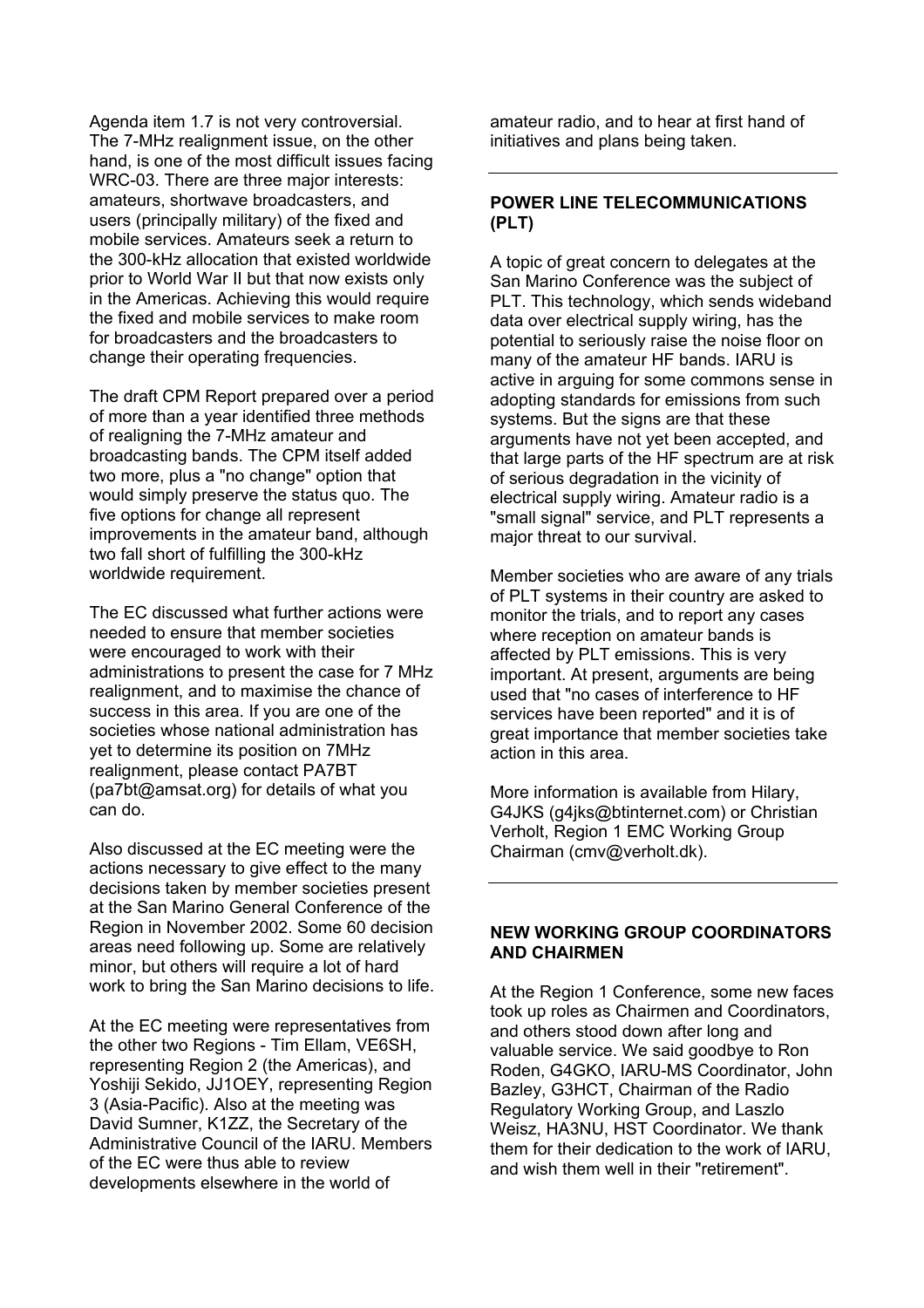Replacing them are Hani Raad, OD5TE for IARU-MS, Bob Whelan, G3PJT, for RRWG and Oliver Tabakovski, Z32TO for HST. We wish them all well in their new challenges. A full list of Coordinators and Chairmen can be found later in this Newsletter.

# **NEWS IN BRIEF**

### **WORLD AMATEUR RADIO DAY**

Ole Garpestad, Region 1 Chairman writes:

Dear Amateur Radio Societies and hams all over IARU Region 1,

The Radio Amateur community marks annually the 18th April as a World Amateur Radio Day to honour the anniversary of the founding of the International Amateur Radio Union on that date in 1925. The theme this year is: "Amateur Radio supporting technology education in the classroom." There is no doubt that the future of Amateur Radio belongs to those that are now in the classrooms. In keeping with this theme, I would like to encourage every society in the Region to let our young people know that amateur radio is a unique hobby simultaneously sport, scientific study, personal pleasure and collective activity. And that radio amateurs today are voluntary and selfless researchers in the technological field of amateur radio, an important resource to every country, and something to be proud of.

But 18th April is not only a day to think about our future, it is our day, a day for celebration. All of us, societies and individuals, can celebrate in our various ways - organising presentations, club meetings, parties, honouring senior radio amateurs who go back to the early years of IARU, or just putting our equipment on the air and making just a single QSO on this day, so realising how large our ham community is.

The IARU Region 1 Executive Committee will be interested to hear of activities which take place on World Amateur Radio Day, and would appreciate reports, information, stories, photos concerning your celebration. Region 1 News will publicise these around the Region. **73, Ole, LA2RR**

#### **SPECIALIST NEWSLETTERS**

Don't forget that many of the Working Group Chairmen and Coordinators publish Newsletters about their specific areas of responsibility. Before long, all these will be available on the IARU Region 1 web site, but in the meantime if you have an interest in HF, VHF, EUROCOM, ARDF, HST or the IARU Monitoring Service, please contact the relevant person on the list below. There are also sub-groups under a number of these committees, details of which are on the IARU Region 1 Website

#### **FORTHCOMING EVENTS**

#### **ARDF EVENTS 2003**

#### **Official IARU Region 1 ARDF events**

**June 7th to 11th, 2003** - 4th Youth ARDF Championships of IARU Region 1 (Europe, Middle East, Africa and Northern Asia) 2003, Bastheim / Germany

**September 7th to 11th, 2003** - 14th ARDF Championships of IARU Region 1 (Europe, Middle East, Africa and Northern Asia) 2003 - Cetniewo / Poland

#### **Official IARU ARDF events outside Region 1**

July 30th to August 3rd, 2003 - 2nd IARU Region 2 ARDF Championships 2003 - Cincinnati, Ohio, USA

November 28th to December 5th, 2003 - 5th IARU Region 3 ARDF Championship 2003 - Ballarat, Victoria, Australia

The latest news and dates of official IARU ARDF events can be found on the home page of the IARU Region 1 ARDF Working Group www.ardf-r1.org

# **5th WORLD CHAMPIONSHIP IN HIGH SPEED TELEGRAPHY**

The 5th World Championship in High Speed Telegraphy will be held in Olympic Sportcomplex "Raubichi", situated a few kilometers from Minsk, the capital of Belarus from 4th to 8th May 2003. Details at http://hst2003.osto.by/